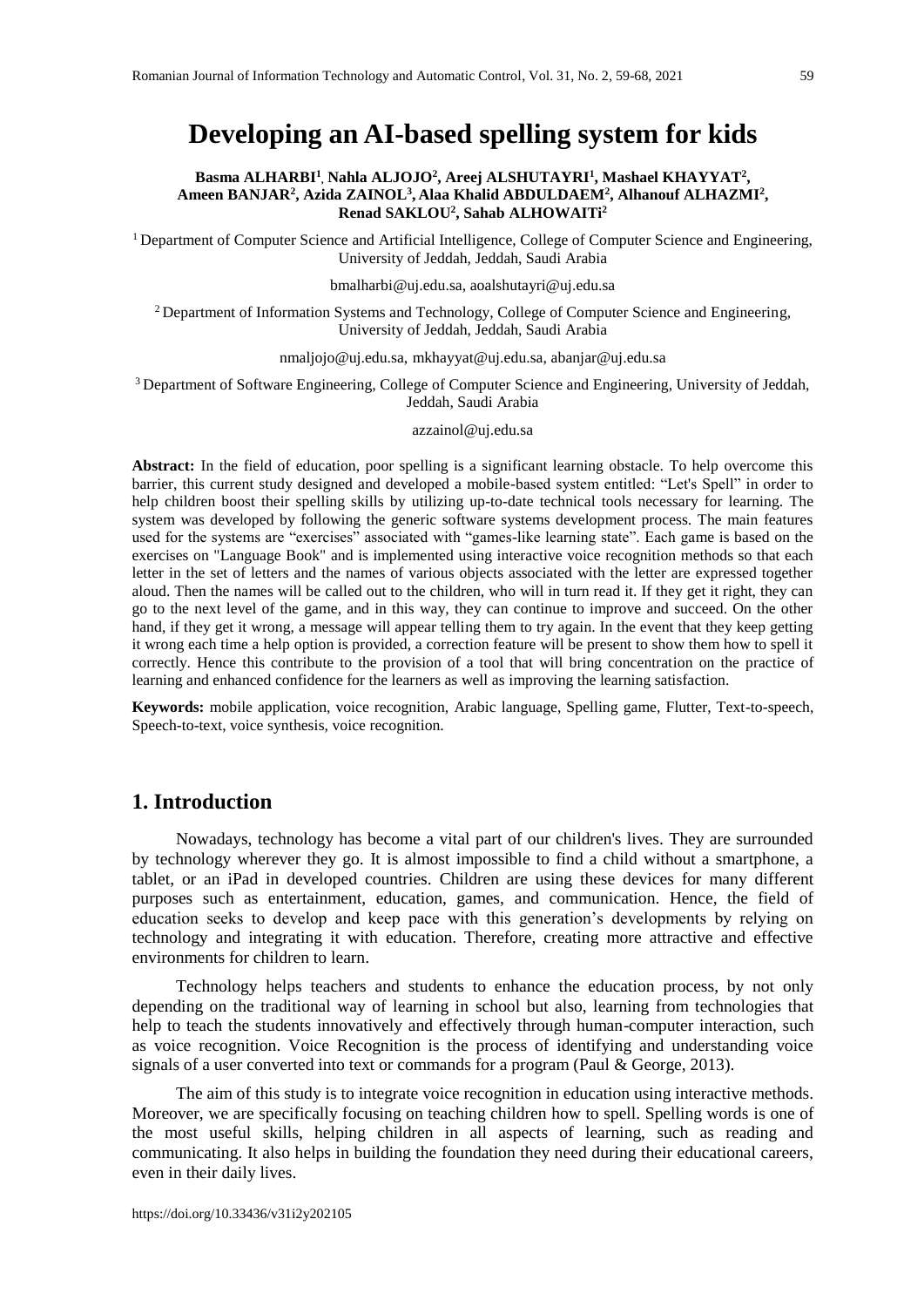# **2. Problem definition**

First-grade students tend to depend on adults such as teachers and parents to help them check their spelling exercises in (لغتى) book. However, adults' presence is not always guaranteed. Also, we found that although there are many applications to help students learn how to spell words in Arabic, they only give children two options either write the word or arrange letters but do not give them the option to spell by speaking. The objective of this work is thus to incorporate voice recognition with teaching Arabic spelling.

## **3. Literature review**

In this section, we will review several related works similar to our application. Namely, we will review four similar applications: EduKittyABC, A+ Spelling test, Dictation, and Spelling Bug Hangman. Table 1 provides a comparative analysis of these applications in terms of five selected attributes: 1) voice recognition, which indicates whether the application supports voice recognition or not, 2) supports Arabic, 3) based on an educational book/curriculum, 4) IOS, and 5) Android.

| <b>Application</b>              | <b>Voice</b><br>recognition | <b>Supports</b><br><b>Arabic</b> | <b>Based on</b><br>educational | <b>IOS</b> | <b>Android</b> |
|---------------------------------|-----------------------------|----------------------------------|--------------------------------|------------|----------------|
|                                 |                             |                                  | book                           |            |                |
| EduKittyABC                     |                             |                                  |                                |            |                |
| $A+$ Spelling test              |                             |                                  |                                |            |                |
| Dictation                       |                             |                                  |                                |            |                |
| Spelling Bug Hangman            |                             |                                  |                                |            |                |
| Our proposed application (Let's |                             |                                  |                                |            |                |
| Spell)                          |                             |                                  |                                |            |                |

**Table 1.** Comparative analysis of applications

EduKittyABC application teaches children English the alphabet and spelling by playing some games like ABC flashcards, tracing alphabet letters, catching flying letters, connecting upper case letters with lower case, spelling puzzle, and the alphabet song that is available on YouTube. The application contains a 3D guidance cat (App Store, 2019). In this application, children can spell the word by listening to a voice or seeing a picture. However, a disadvantage in this application is that it offers a limited free trial, and needs to be purchased later. In terms of the selected features for comparison, the application can be used in IOS systems only. It does not have voice recognition, does not support Arabic, it is not based on an educational book and is not available on Android.

A+ Spelling Test is another application that allows students, teachers or even parents to custom or create a list of words for children to spell: when the list is created the children can choose from any activity they want including: Practice it, Unscramble, Ace it and test. These activities are easy to use and can help children to learn how to spell correctly. Also, this app allows you to track their progress and send the result to their teachers through E-mail. The application requires IOS 8.0 or above, it's only compatible with iPhone, iPad and iPod touch (Dyslexiahelp.umich.edu, 2019). Some of the unique features of this application include the ability to share spelling lists with parents, students, and teachers, and the ability to backup spelling lists online. However, similar to the previous application, this application does not support voice recognition, nor is it based on an educational curriculum.

Dictation is an assistive technology (AT) resource that can help children who are struggling with writing. You can hear it referred to as the technology of "speech-to-text," "voice-to-text," "voice recognition," or "speech recognition." Instead of handwriting or keyboard writing, children can use dictation to write using their voices. This can be helpful for children with dysgraphia, dyslexia, and other learning disabilities that impair writing. The main advantage of this is that children with writing difficulties can have a hard time writing emails and assignments such as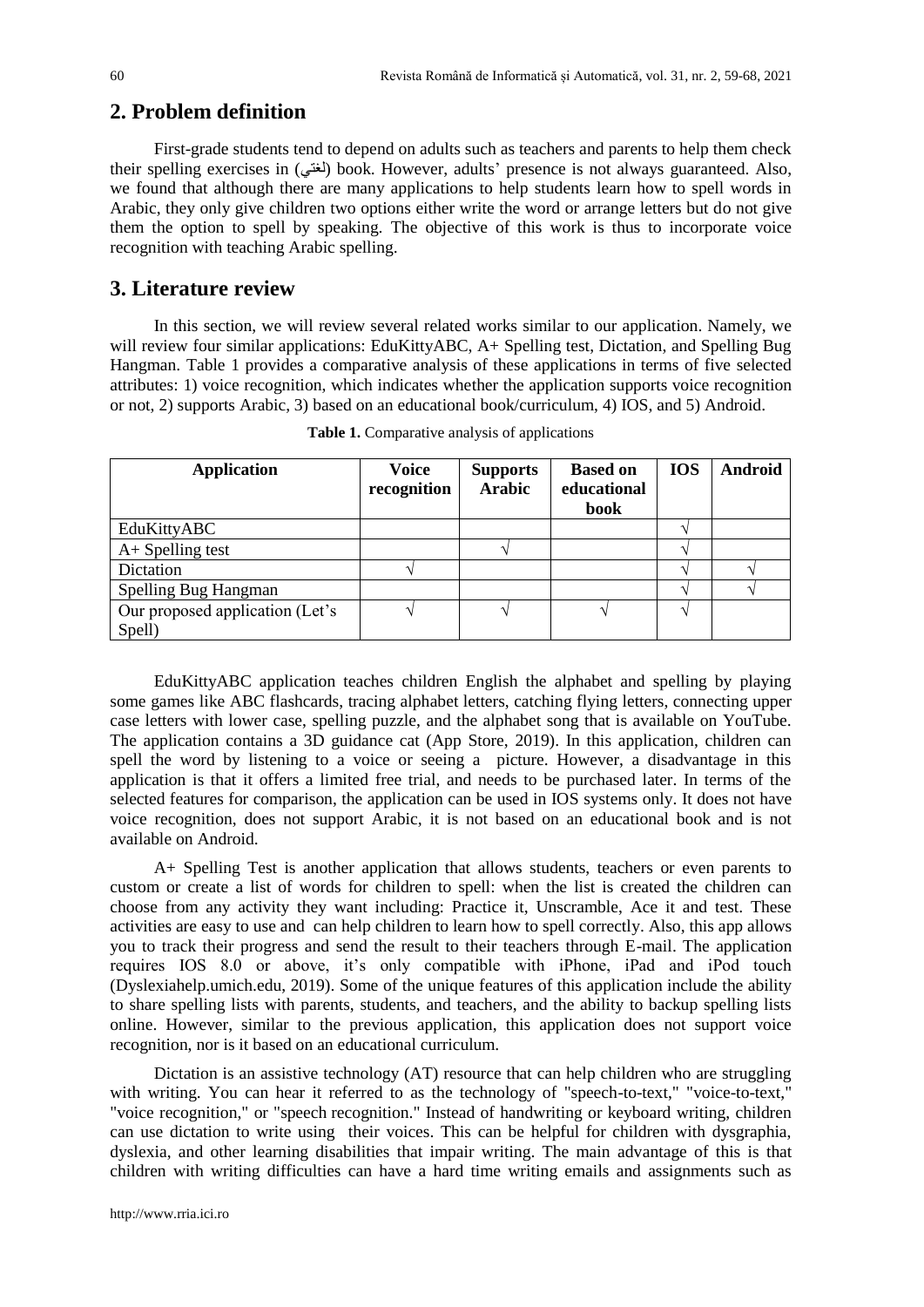essays and articles. In this regard, dictation software can help Dictation software is a powerful tool, but it is a skill to use it properly. Children need to learn commands. With some learning and attention problems, some elements of dictation can be challenging for children (Martin, n.d.). Additionally, this application does not support teaching Arabic spelling nor is it based on an educational curriculum.

Spelling Bug Hangman is an enjoyable way for 5-10 years old children to practice their spelling. It contains more than 100 words. Moreover, users can create their lists. Also, the app gives an option to play on your own, with friends, or parents. The app displays a picture and asks the user to guess the word by selecting letters from the on-screen keyboard (Search.bridgingapps.org, 2019). One of the interesting features of this application is that it allows multiplayer, so children can play with their friends or parents. The application is very useful, but it relies on the memory of children. The word does not appear to children unless they guess it correctly. Additionally, the application does not support voice recognition or the Arabic language.

Unlike related work, we propose to design and implement an application that: 1) incorporates voice recognition to simplify children's interaction with the interface, 2) supports teaching Arabic spelling, 3) is based on educational curriculum to help parents while teaching in school, and 4) supports both IOS and Android platforms.

## **4. Methodology**

The overall methodology for the research consisted of four stages as outlined below.

**Stage 1:** Review of literature and previous works on the Let's spell application

#### **Stage 2:** Prior Questionnaire

We used a questionnaire to collect the results. The questionnaire targets all people who have/teach a child in the first grade of elementary school. Our sample size of this questionnaire was 445 participants, 7.4% represented males, and 92% represented the female. Our questionnaire contains 10 questions that lead to answer to our main points:

- Do you think that integrating technology with education has a role in motivating children?
- Do you prefer to have an application based on  $(\overline{t})$  the first grade of the elementary school manual that listens and evaluates the child's spelling?
- Do you think this kind of application can save you time spent hearing and evaluating child spellings?
- Do you prefer the child to know the name of the letter or the sound of the letter?

The results of this questionnaire are provided in section 5.

**Stage 3:** Design and implementation of the application

The main purpose of our project is to create an application with Voice Recognition technology that will help students to improve the native language (Arabic) spelling skills interactively.

The optimal solution is to develop an application that makes students learn how to spell the words in the exercises from (لغتي) the book, by speaking to the application and making the application recognize their voices and interact with it and to check whether they are spelling the word in the right way or not. We conducted a comparative analysis among the related work and the proposed application as shown in Table 1.

The main features in LET'S SPELL application:

- apply interactive technology in education;
- transform the old boring spelling practice into a new and fun game;
- help kids become independent;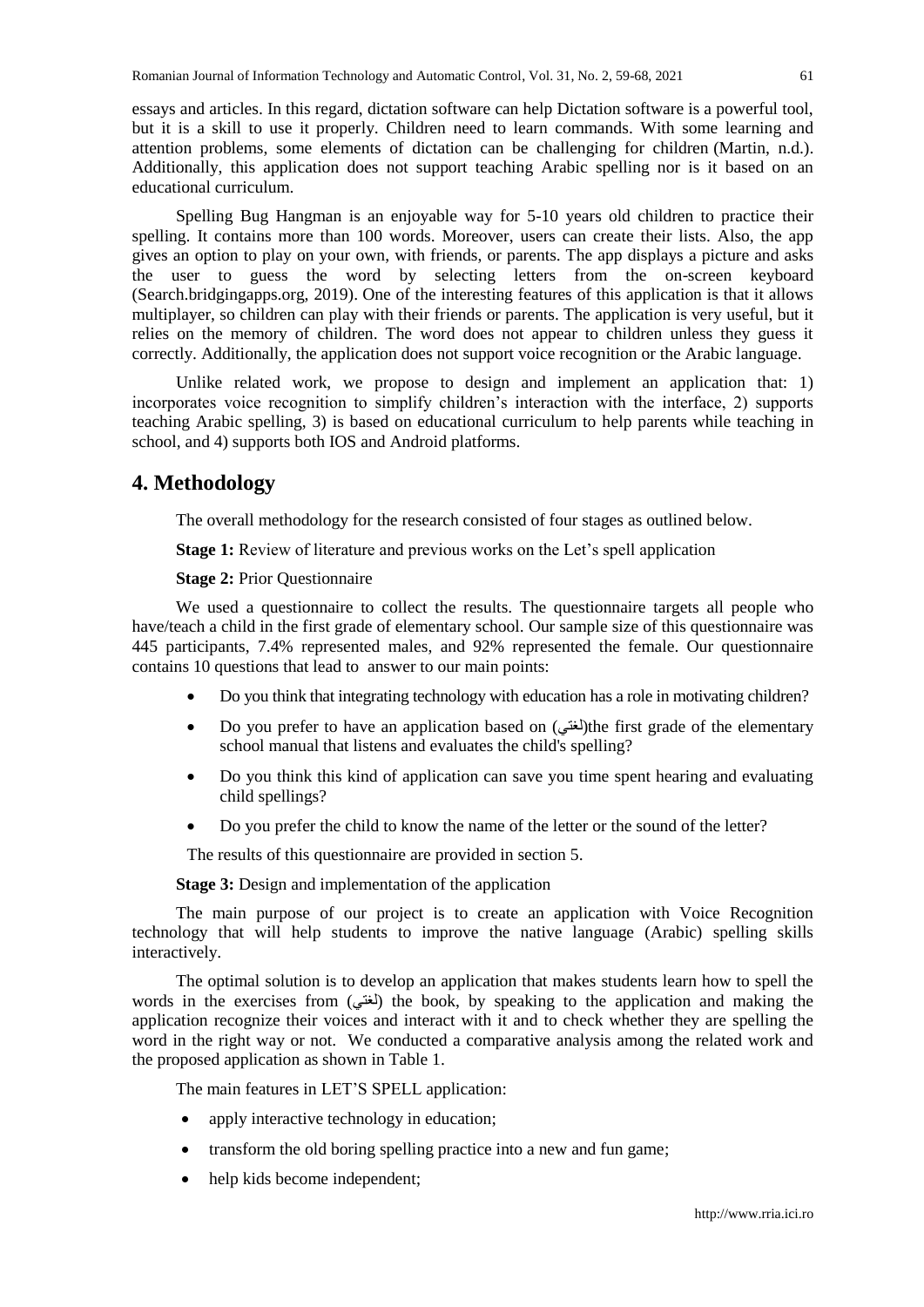- fill the gap the parent may cause when they are busy;
- provide 24/7 access to practice.

**Stage 4:** Usability testing

In the usability testing phase, we survey whether the app and its segments match the predetermined prerequisites, moreover, ensure there are no errors and unreliable functions. This part will define the testing procedure utilized with assessing Let's Spell application. It applies unit testing, integrating testing, and system testing to assess system usefulness, including compatibility and usability testing. See section 7 for details.

## **5. Results of prior questionnaire**

From this survey, we received 445 responses. The main idea of the application was described for people to understand the purpose of the survey. Figure 1 presents the questionnaire results for the four main questions. For the first question, the majority (92.8%) believed that integrating technology with education has a role in motivating children to learn. Additionally, 91% of the participants believed that if an application is to be designed, they prefer to have it based on an educational curriculum. 84% of the participants believe that our proposed application will save time spent on hearing and evaluating their kids spelling. Lastly, 77% of the participants believed that kids should learn the sound of the letter and not the name of the letter. The result of this questionnaire helped share the functional requirements of our system, which are detailed in the next section.



(c) Do you think this kind of application can save you time spent hearing and evaluating child spelling? Blue (yes) and red (no)

(d) Do you prefer the child to know the name of the letter or the sound of the letter? Blue (teach the kids letter sound), red (teach the kids letter names), and yellow (other)

**Figure 1.** Questionnaire Results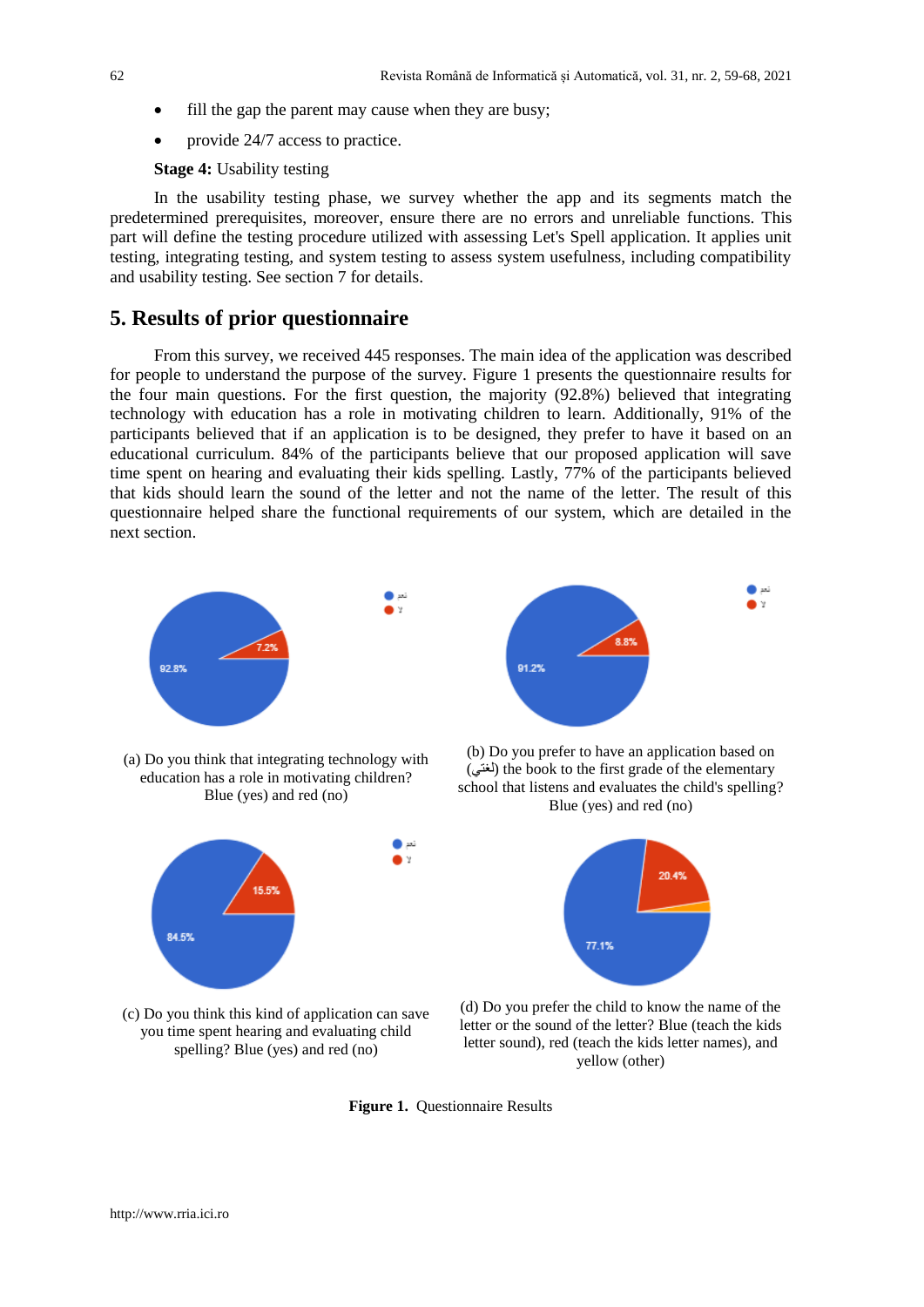## **6. Design and implementation of the application**

#### **6.1. Design of the application**

In the design phase, we have specified the functional and non-functional requirements of the system. We have also designed the user interface of our application.

## **6.1.1. Functional requirements**

The functional requirements describe what the application is supposed to do and how the application should interact and respond to the user's voice, the main functional requirements are:

- 1. users should be able to choose from any section they want to try and practice on;
- 2. keep checking after every time the user tries to spell and correct if there's a mistake;
- 3. display the total achievements the user has achieved while using the app and keep it saved even if the application is not used.

#### **6.1.2. Non-functional requirements**

- 1. usability: the application should be useful to achieve the goal of knowing how to spell correctly;
- 2. simplicity: the application is easy to use by first graders; they just need to follow the instructions of the game;
- 3. performance: the application's response time and displaying the results will be immediate.

## **6.1.3. Interface & description of application**

This section explores the Interface & Description of Application as following (as show in Figure 2):

- Let's Spell application starts with a simple yet fun and visually appealing page that displays the name of the application and a start button;
- the next interface is the unit's page. It displays the letters units in accordance with (لغتي) the book;
- after choosing the wanted unit a set of letters will appear just as they are displayed in the book. And an option to go back to the previous page;
- a letter page appears when choosing a letter, displaying examples of words that include that letter. Along with returning to the previous page option, there is an option to return to the start page;
- when choosing a word, the next interface shows a picture of the word and the sound of the picture. There are two options: the first to try to say the word; the second is a help option that replays the sound of the picture. If the child pronounces it correctly, this page appears with an enforcement statement and a clapping voice.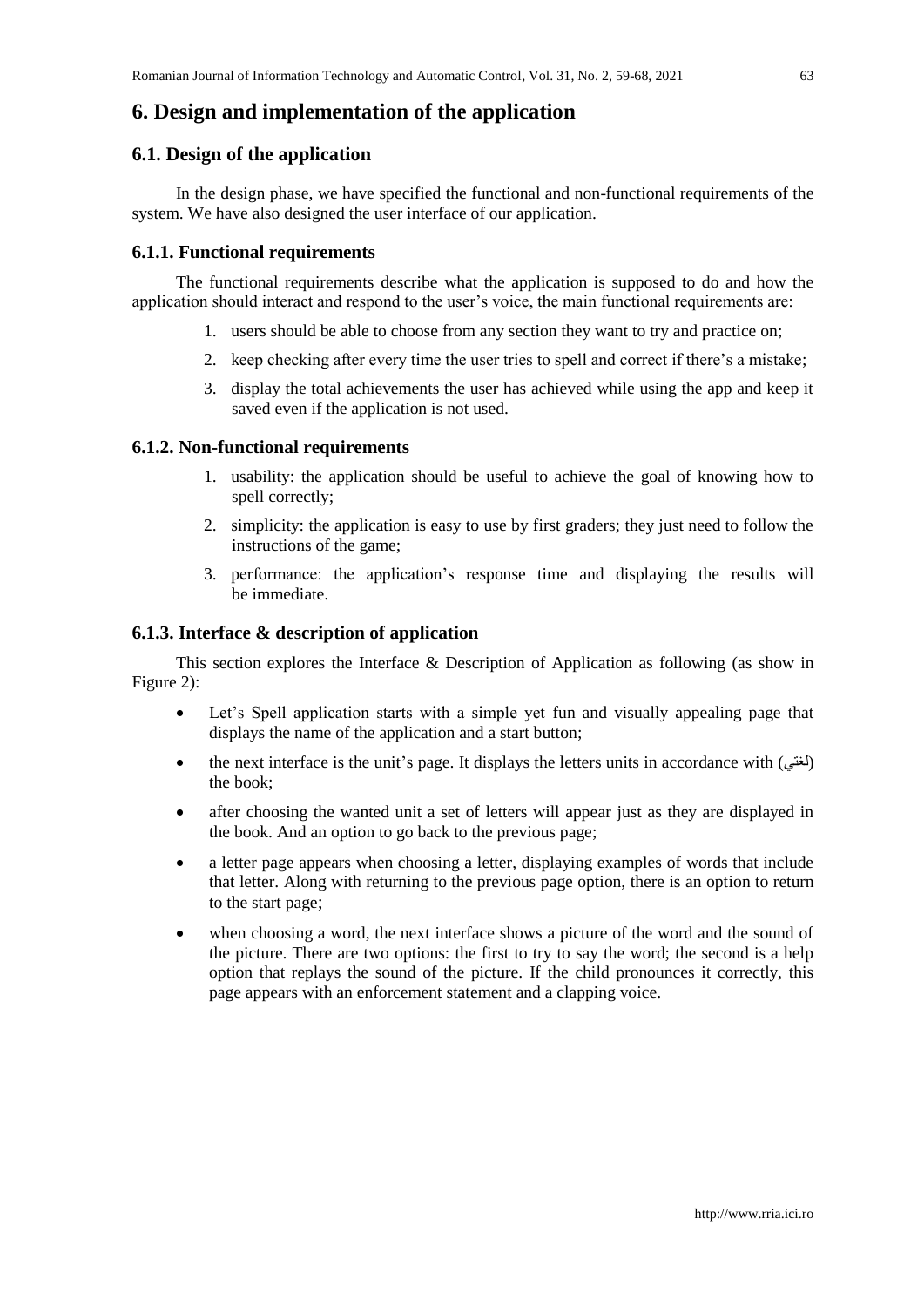

**Figure 2.** Interface of application

## **6.2. Implementation of the application**

The application was implemented using Flutter. Flutter is an open source SDK created by Google. It was selected because it supports developing applications for IOS, Android, and other platforms as well. Here, we highlight the main plugins we used to develop voice recognition and voice synthesis in our application.

- **Voice synthesis:** Flutter has the Text-to-Speech plugin which enables the application to utter any word given to it in a text format. This means that children can listen to the word that they need to spell. This is achieved using the *speak()* method in this plugin, which is responsible for converting the text to speech. The Text-to-speech plugin in Flutter supports the Arabic language.
- **Voice recognition**: Flutter has the speech-to-text plugin which is used to convert the voice input into text. In this plugin, the *resultListener()* method is used for receiving the speech and convert it to text. We compare the speech result with the saved word using contains() method. This method compares each letter in the first word by each letter in the second word. If the two words are identical, the result will be successful. In this case, we play clamping mp3 sound using the audio player plugin.

# **7. Testing**

This section incorporates a description of the testing process which includes preparations, goals, target participants and test environment. Furthermore, we provide a list of the main functionalities of the system and the correct way to execute fundamental tasks through the system. Additionally, testing methods used to test the system and the result of the methods used are presented.

## **7.1. Usability testing**

Usability testing is an approach that assesses how easy to use interfaces are and how the user can interact and use the system to achieve his goals in an efficient and effective way. As defined by Nielsen (2003), usability is defined by five quality components which are:

- Learnability: How easy is it for users to accomplish basic tasks the first time they encounter the design?
- Efficiency: Once users have learned the design, how quickly can they perform tasks?
- Memorability: When users return to the design after a period of not using it, how easily can they reestablish proficiency?
- Errors: How many errors do users make, how severe are these errors, and how easily can they recover from the errors?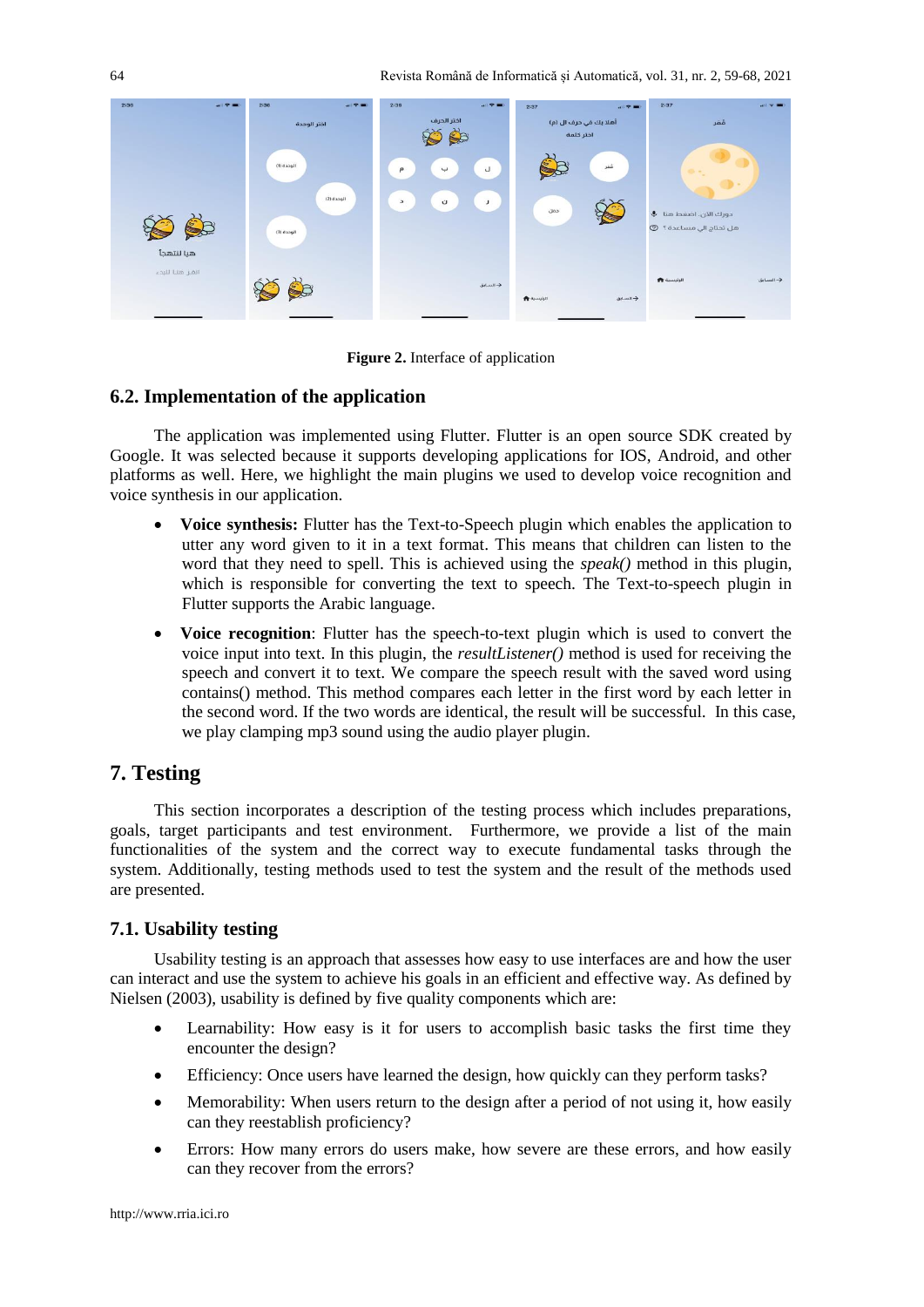• Satisfaction: How pleasant is it to use the design?

Below are the results of the questionnaire we made in order to measure the usability test of our system based on five quality components:



Figure 3. Learnablitity : Let's spell application is easy to use when you use it for first time



Figure 4. Efficiency: once you learned the design Let's spell application, you quickly perform?



**Figure 5.** Memorability: when you return to the Let's spell application design after a period of not using it, it is easy you can reestablish proficiency



Figure 6. Errors Let's spell application helps you avoid and recover any errors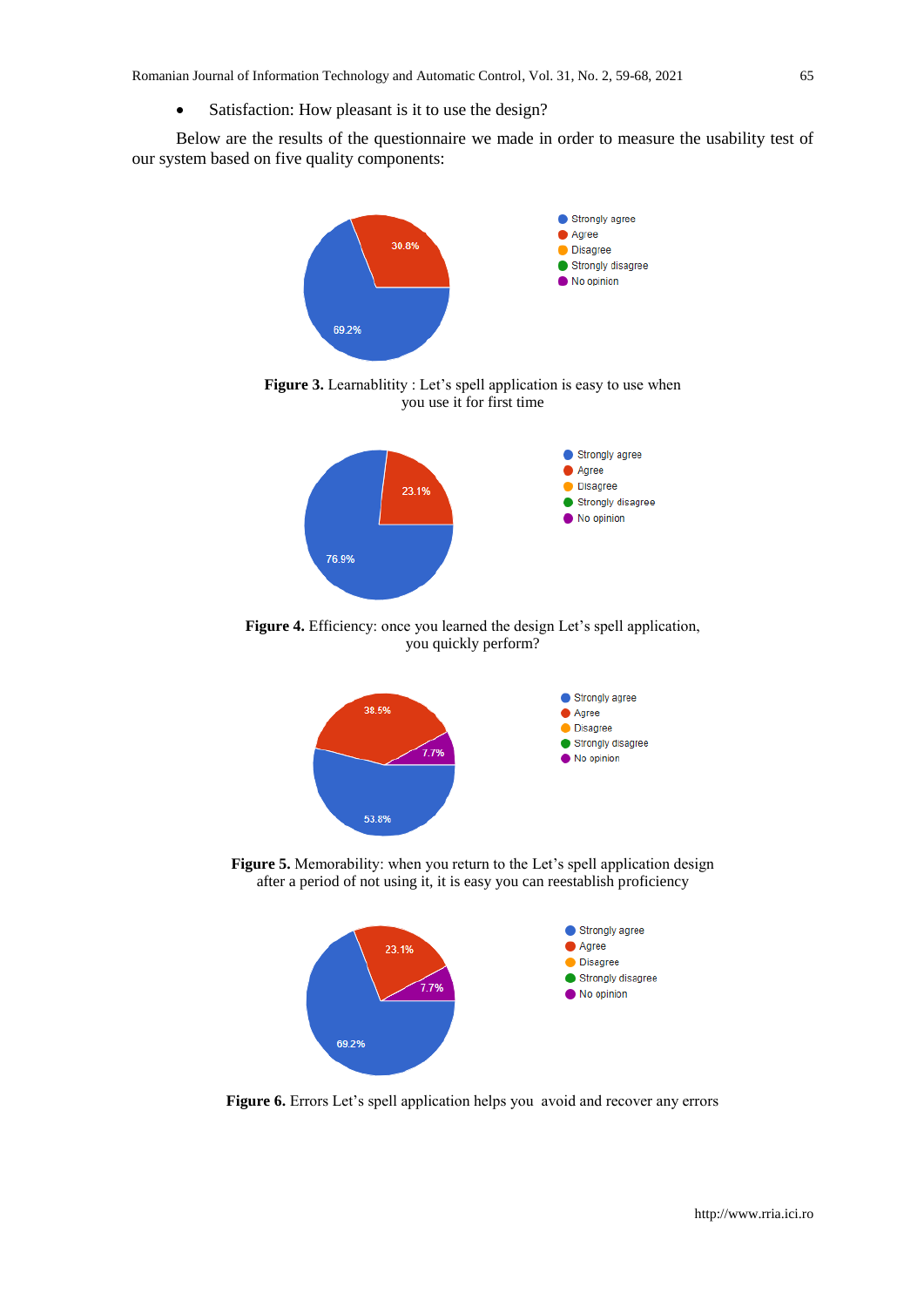

Figure 7. Satisfaction: How pleasant is it to use the Let's spell Application design

# **8. Conclusion & future work**

This study described the design and implementation of Let's Spell application. The main contribution of this work is that it utilizes voice recognition to teach kids spelling. This work can be further improved by incorporating additional technologies to aid kids in their learning. For example, personalized learning techniques can be adopted to customize the words that appear to each child based on his/her needs and learning pace.

## **REFERENCES**

- 1. App Store (2019). *ABC Games for Kids-EduKittyABC*. [online] Available at: https://apps.apple.com/us/app/abc-games-for-kids-edukittyabc/id665778588 [Accessed 10 Oct. 2019].
- 2. Dyslexiahelp.umich.edu. (2019). *A+ Spelling Test*. [online] Available at: http://dyslexiahelp.umich.edu/tools/apps/spelling-test [Accessed 10 Oct. 2019]
- 3. Martin, J. (n.d.). *Dictation (Speech-to-Text) Technology: What It Is and How It Works*. [online] Understood. Available at: https://www.understood.org/en/school-learning/assistivetechnology/assistive-technologies-basics/dictation-speech-to-text-technology-what-it-is-andhow-it-works [Accessed 7 Oct. 2019].
- 4. Nielsen, J. (2003). *Usability 101: Introduction to usability* [Online]. Jakob Nielsen's Alertbox, 25. Available at: http://www.hh.se/download/18.5173bcf712de11663378000958/ diskussionsuppgift\_F5\_nielsen.pdf
- 5. Search.bridgingapps.org. (2019). *BridgingApps: Search*. [online] Available at: https://search.bridgingapps.org/apps/c03129f0-8dac-4345-af36-8d077ccbff98 [Accessed 17 Feb. 2019].
- 6. Teenu, T. P., Shiju, G. (2013). *Voice Recognition Based Secure Android Model For Inputting Smear Test Results*. [online] Ijeset.com. Available at: http://www.ijeset.com/media/0002/8N13IJESET0603133-v6-iss3-344-351.pdf [Accessed 10 Sep. 2019].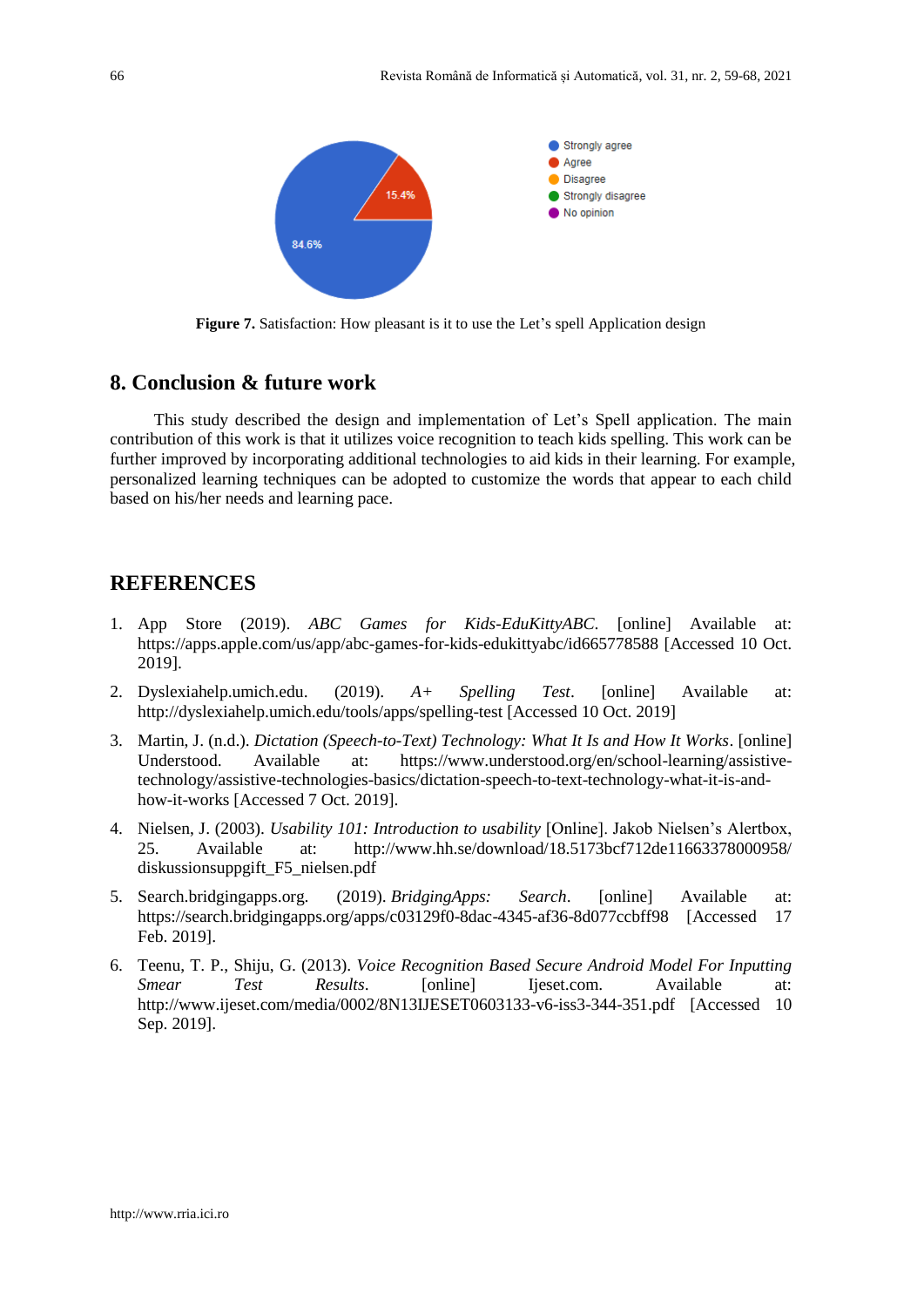\* \* \*

**Basma ALHARBI** obtained her PhD degree in Computer Science from King Abdullah University of Science and Technology (KAUST), Thuwal, Saudi Arabia in 2017. She received her M.Sc. degree in Computer Science from Durham University, Durham, United Kingdom in 2009, and her B.Sc. degree in Computer Science from Effat University, Jeddah, Saudi Arabia in 2008. Dr. Alharbi is currently an assistant professor at the Computer Science and AI department, in the College of Computer Science and Engineering, at the University of Jeddah, Jeddah, Saudi Arabia.

**Nahla ALJOJO** obtained her PhD in Computing at Portsmouth University. She is currently working as Associate Professor at College of Computer Science and Engineering, Information system and information Technology Department, University of Jeddah, Jeddah, Saudi Arabia. Her research interests include: adaptivity in web-based educational systems, e-Business, leadership's studies, information security and data integrity, e-Learning, education, Machine Learning, health informatics, environment and ecology, and logistics and supply chain management. Her contributions have been published in prestigious peer-reviewed journals.

\* \* \*

\* \* \*

**Areej ALSHUTAYRI** is an Assistant Professor in the department of computer science and Artificial Intelligence at the University of Jeddah. Areej collected and created a social media Arabic dialect text corpus (SMADC) using Twitter, Facebook, and Online newspapers. Areej's research interests in using Artificial Intelligence which includes machine learning and natural language processing to understand languages especially Arabic language and its dialects.

\* \* \*

**Mashael KHAYYAT** has been the Department of Computer and Network Engineering super-visor and an assistant professor in the IST Department at the College of Computer Science and Engineering at Jeddah University since 2017. Dr. Khayyat was granted a PhD degree in Computer Science and Statistics from Trinity College Dublin (TCD), Dublin, Ireland. Dr. Khayyat has received international and distinguished research grants from the University of Jeddah. Her research interests in Engineering, Visualization, Augmented Reality, Technology Management, and Open Government data.

\* \* \*

**Ameen BANJAR** is an assistant professor of Information Technology and Advanced Communication in College of Computer Science and Engineering (CCSE) at the University of Jeddah. He was awarded the PhD in distributed network functions virtualization in November 2016 from the University of Technology, Sydney, Australia. His research interests span mainly around Indus-try 4.0, marries physical production and operations with smart digital technology and machine learning to create a more holistic and better-connected ecosystem of companies that focus on manufacturing. Also, he has an interest in Data Science Analytics and Modelling. He has published numerous conference papers, Journal Papers and book chapters. He is now acting as a head of In-formation System and Technology Department (IST) in College of Computer Science and Engineering (CCSE) at the University of Jeddah, Jeddah, Saudi Arabia.